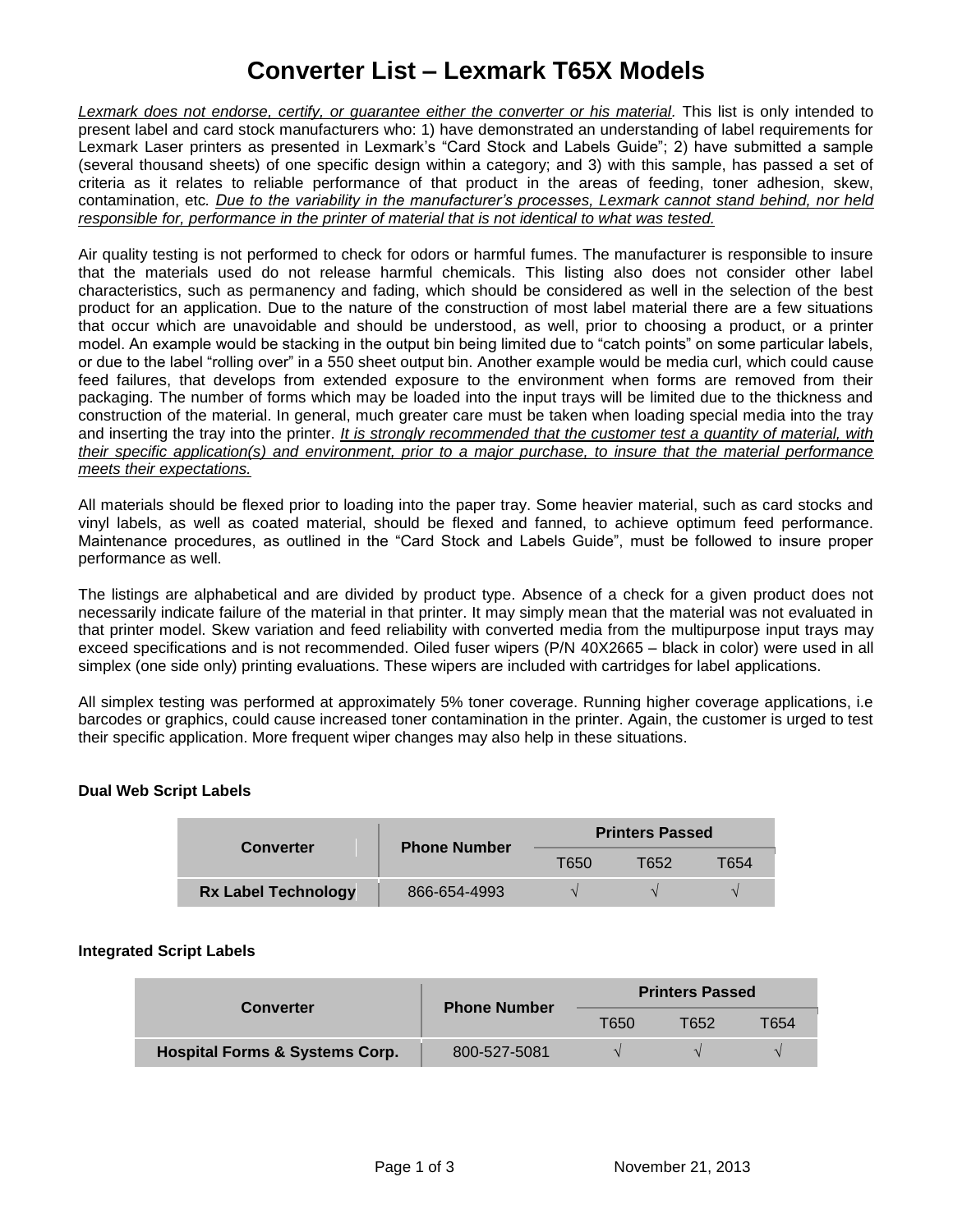## **Converter List – Lexmark T65X Models**

### **Vinyl Labels <sup>1</sup>**

| <b>Converter</b>                                    | <b>Phone Number</b> | <b>Printers Passed</b> |            |            |
|-----------------------------------------------------|---------------------|------------------------|------------|------------|
|                                                     |                     | T650                   | T652       | T654       |
| R. R. Donnelley<br>(Form 3.4 Cothene/R98A/80#MF)    | 260-665-9421        | $\sqrt{2,4}$           | $\sqrt{4}$ | $\sqrt{4}$ |
| <b>Vestcom New Century LLC</b><br>(Form # 10047817) | 913-764-5550        | $\sqrt{2,3}$           | $\sqrt{3}$ | $\sqrt{3}$ |

#### **Footnotes:**

 $1$  – Vinyl labels are some of the most difficult media to run successfully through the printers. The form number tested is shown. Changes in raw material suppliers, or variations in process parameters, can impact whether a material will feed successfully or whether it will contaminate the printer. If the customer experiences a change in material performance they should check with the converter to insure that the problem form is identical to what was tested. Use of special media trays may be required for acceptable feeding of the labels. The following table shows what the various tray / drawers available. General guidelines are shown but a specific media may require another option than the general recommendation.

|                    | Tray P/N / Drawer P/N | <b>General Media Types</b>     |
|--------------------|-----------------------|--------------------------------|
| 200 Sheet Option 1 | 30G0890 / 30G0891     | <b>Vinyl Labels</b>            |
|                    |                       | <b>Heavy Vinyl</b>             |
| 200 Sheet Option 2 | 30G0932 / 30G0933     | <b>Full Sheet Paper Labels</b> |
|                    |                       | Wristband / Label Combos       |
|                    |                       | <b>Vinyl Labels</b>            |
| 400 Sheet Option 1 | 30G0934 / 30G0935     | Wristband / Label Combos       |
|                    |                       | <b>Full Sheet Paper Labels</b> |
|                    |                       | <b>Heavy Vinyl</b>             |
| 400 Sheet Option 2 | 30G0892 / 30G0893     | Latex Labels                   |
|                    |                       | <b>Full Sheet Paper Labels</b> |

 $2$  – Feeding from the 250 sheet integrated tray is not acceptable.

 $3$  – Required use of the 30G0983 option and 30G0892 tray for acceptable feeding.

 $4$  – Output bin stacking is limited due to curl and static. Form must be watch closely during running to prevent output bin jams.